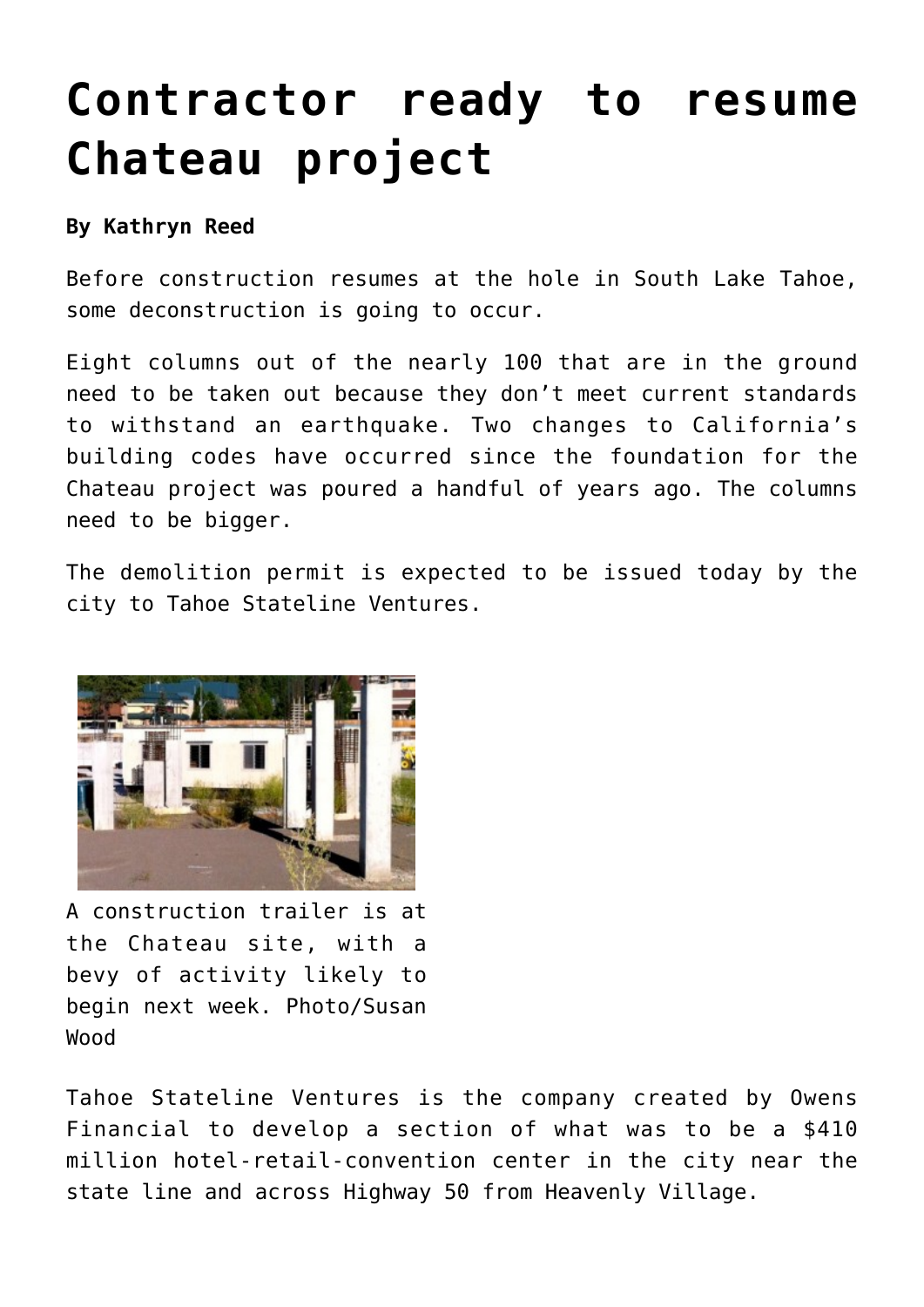On Thursday, TSV will be before the South Tahoe Public Utility District board seeking approval of the contract to construct the water main.

All of the site work for construction of the 14-inch water main is slated to be done this building season.

Once the agreement is signed by STPUD, TSV officials will take that to the city in hopes a building permit is issued on Friday.

No contract is needed between the city and developer because this is now a completely private endeavor. Before the bankruptcy, when the entire 11-plus-acre site was to be developed, the agreement was the city would issue millions of dollars worth of bonds to pay for the convention center that it would ultimately own. The city was also going to own the open spaces.

Now the city doesn't have ownership to anything regarding this project.

"We've been working with the developers since fall 2012 to determine the best course of action to restart the project and are very pleased that Mr. (Bill) Owens is willing to invest millions to restart the project," City Manager Nancy Kerry told *Lake Tahoe News*.

Construction trailers are on site and preconstruction work – like cleaning up the area – has been occurring. Real construction could begin Monday.

SMC Contracting is the general contractor for what is now an \$11 million project on only part of the acreage. SMC was the lead the first time as well.

A temporary sidewalk along Highway 50 will be installed and the foundation for the retail will go in this building season. Work will continue through the winter, with completion –